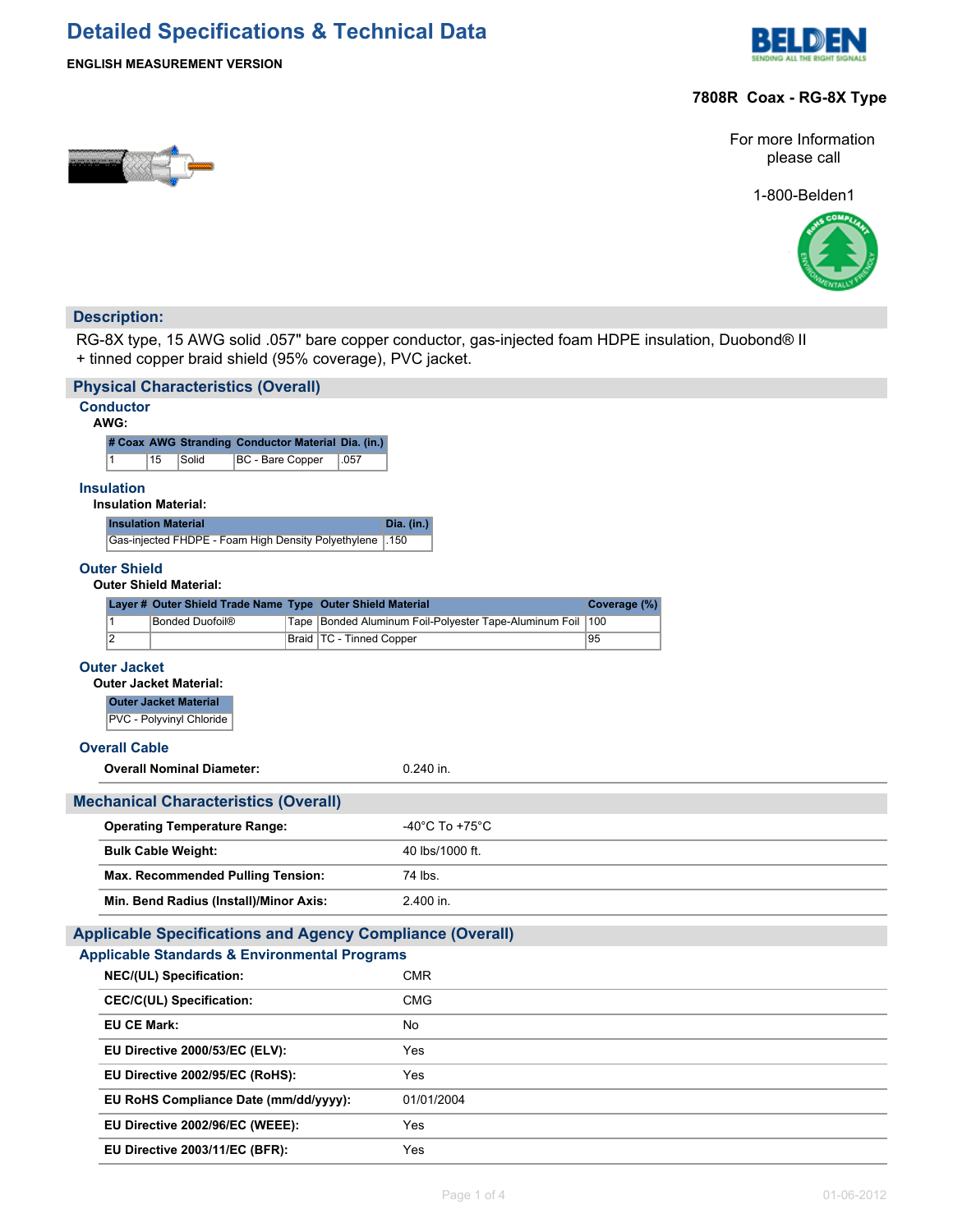# **Detailed Specifications & Technical Data**

# **ENGLISH MEASUREMENT VERSION**

3000 13.4 3500 14.6



|                       |                                                                      |                                     | 7808R Coax - RG-8X Type |
|-----------------------|----------------------------------------------------------------------|-------------------------------------|-------------------------|
|                       | CA Prop 65 (CJ for Wire & Cable):                                    | Yes                                 |                         |
|                       | MII Order #39 (China RoHS):                                          | Yes                                 |                         |
| <b>RG Type:</b>       |                                                                      | 8/X                                 |                         |
| <b>Flame Test</b>     |                                                                      |                                     |                         |
|                       | <b>UL Flame Test:</b>                                                | UL1666 Vertical Shaft               |                         |
|                       |                                                                      |                                     |                         |
|                       | <b>CSA Flame Test:</b>                                               | FT4                                 |                         |
| <b>Suitability</b>    |                                                                      |                                     |                         |
|                       | Suitability - Indoor:                                                | Yes                                 |                         |
|                       | Suitability - Outdoor:                                               | Yes                                 |                         |
|                       | <b>Suitability - Aerial:</b>                                         | Yes - When supported by a messenger |                         |
|                       | <b>Plenum/Non-Plenum</b>                                             |                                     |                         |
| Plenum (Y/N):         |                                                                      | No                                  |                         |
|                       |                                                                      |                                     |                         |
|                       | <b>Electrical Characteristics (Overall)</b>                          |                                     |                         |
| Impedance (Ohm)       | Nom. Characteristic Impedance:                                       |                                     |                         |
| 50                    |                                                                      |                                     |                         |
| Nom. Inductance:      |                                                                      |                                     |                         |
| Inductance (µH/ft)    |                                                                      |                                     |                         |
| .060                  |                                                                      |                                     |                         |
|                       | Nom. Capacitance Conductor to Shield:                                |                                     |                         |
| Capacitance (pF/ft)   |                                                                      |                                     |                         |
| 23.0                  |                                                                      |                                     |                         |
|                       | <b>Nominal Velocity of Propagation:</b>                              |                                     |                         |
| <b>VP</b> (%)<br>86   |                                                                      |                                     |                         |
| <b>Nominal Delay:</b> |                                                                      |                                     |                         |
| Delay (ns/ft)         |                                                                      |                                     |                         |
| 1.18                  |                                                                      |                                     |                         |
|                       | Nom. Conductor DC Resistance:                                        |                                     |                         |
|                       | DCR @ 20°C (Ohm/1000 ft)                                             |                                     |                         |
| 3.2                   |                                                                      |                                     |                         |
|                       | <b>Nominal Outer Shield DC Resistance:</b>                           |                                     |                         |
|                       | DCR @ 20°C (Ohm/1000 ft)                                             |                                     |                         |
| $\overline{2.8}$      |                                                                      |                                     |                         |
| <b>Maximum VSWR:</b>  |                                                                      |                                     |                         |
|                       | Description Freq. (MHz) Start Freq. (MHz) Stop Freq. (MHz) Max. VSWR |                                     |                         |
|                       | 6000<br>5                                                            | 1.25:1                              |                         |
| Nom. Attenuation:     |                                                                      |                                     |                         |
| 30                    | Freq. (MHz) Attenuation (dB/100 ft.)                                 |                                     |                         |
| 50                    | 1.3<br>1.6                                                           |                                     |                         |
| 150                   | $\overline{2.8}$                                                     |                                     |                         |
| 220                   | 3.4                                                                  |                                     |                         |
| 450                   | 4.9                                                                  |                                     |                         |
| 900                   | 7.0                                                                  |                                     |                         |
| 1500<br>1800          | 9.1<br>10.1                                                          |                                     |                         |
| 2000                  | 10.7                                                                 |                                     |                         |
| 2500                  | 12.0                                                                 |                                     |                         |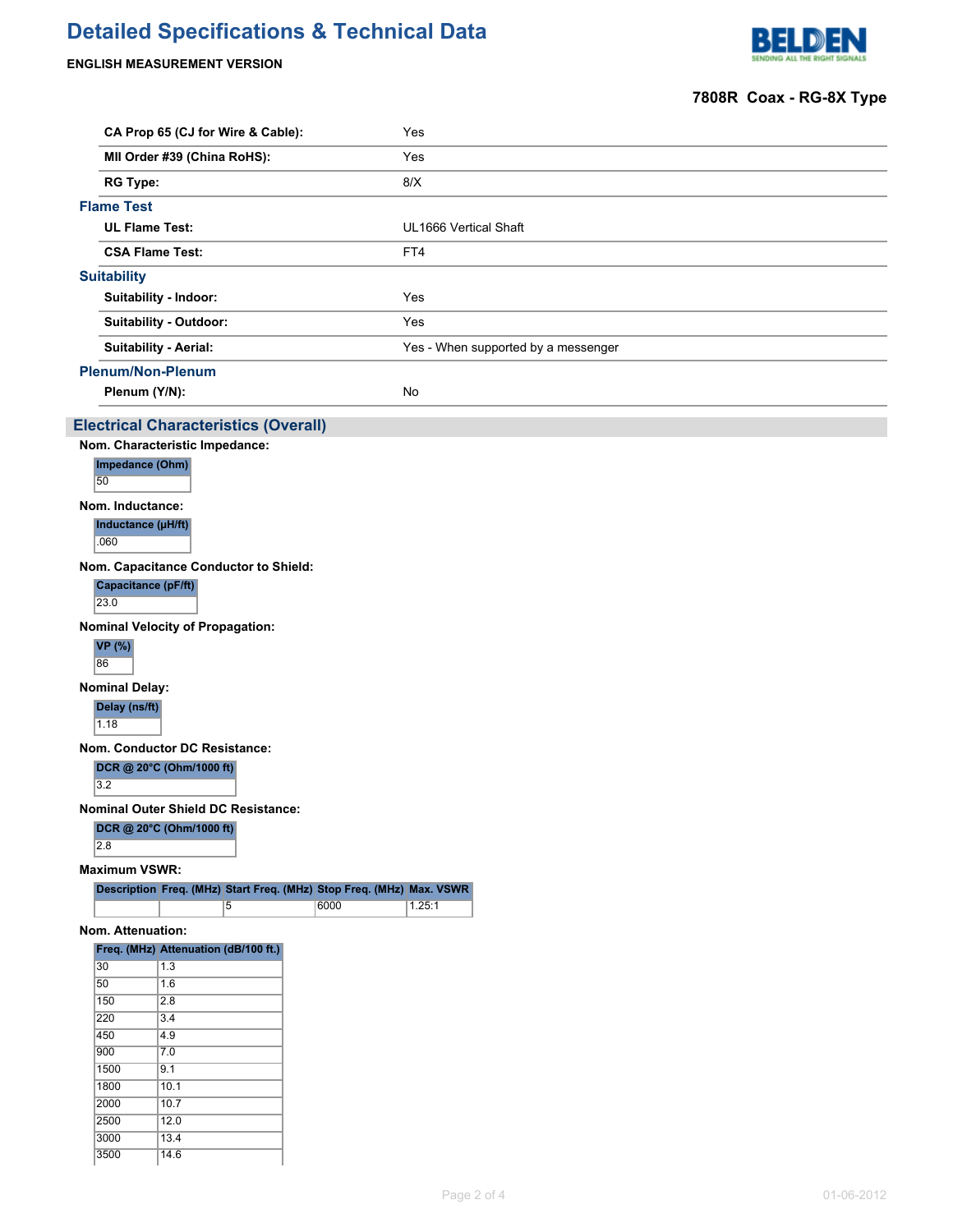# **Detailed Specifications & Technical Data**

# **ENGLISH MEASUREMENT VERSION**



# **7808R Coax - RG-8X Type**

| 4500 | 16.7 |
|------|------|
| 5800 | 19.5 |
| 6000 | 19.8 |

#### **Max. Power Rating:**

| Freq. (MHz) Rating (W) |      |
|------------------------|------|
| 30                     | 1526 |
| 50                     | 1186 |
| 150                    | 673  |
| 220                    | 556  |
| 450                    | 382  |
| 900                    | 286  |
| 1500                   | 205  |
| 1800                   | 187  |
| 2000                   | 177  |
| 2500                   | 156  |
| 3000                   | 143  |
| 3500                   | 132  |
| 4500                   | 116  |
| 5800                   | 102  |
| 6000                   | 100  |

#### **Max. Operating Voltage - UL:**

**Voltage**

300 V RMS

### **Sweep Test**

**Sweep Testing:** 100% Sweep tested to 6 GHz.

#### **Misc. Information (Overall)**

#### **Notes (Overall)**

**Notes:** Belden® The Wire in Wireless®

### **Related Documents:**

No related documents are available for this product

# **Put Ups and Colors:**

| Item $#$                  | Putup    | <b>Ship Weight</b> | Color        | <b>Notes</b> | <b>Item Desc</b>               |
|---------------------------|----------|--------------------|--------------|--------------|--------------------------------|
| 7808R 0101000             | 1.000 FT | 44.000 LB          | <b>BLACK</b> | ۱C           | RF240 WIRELESS 50OHM COAXFRPVC |
| <sup>1</sup> 7808R 010500 | 500 FT   | 21.500 LB          | <b>BLACK</b> | $\sim$<br>ັບ | RF240 WIRELESS 50OHM COAXFRPVC |

**Notes:**

C = CRATE REEL PUT-UP.

Revision Number: 4 Revision Date: 09-30-2009

© 2012 Belden, Inc All Rights Reserved.

Although Belden makes every reasonable effort to ensure their accuracy at the time of this publication, information and specifications described herein are subject to error or omission and to change without notice, and the listing of such information and specifications does not ensure product availability.

Belden provides the information and specifications herein on an "AS IS" basis, with no representations or warranties, whether express, statutory or implied. In no event will Belden be liable for any damages (including consequential, indirect, incidental, special, punitive, or exemplary damages) whatsoever, even if Belden has been advised of the possibility of such damages, whether in an action under contract, negligence or any other theory, arising out of or in connection with the use, or inability to use, the information or specifications described herein.

#### All sales of Belden products are subject to Belden's standard terms and conditions of sale.

Belden believes this product to be in compliance with EU RoHS (Directive 2002/95/EC, 27-Jan-2003). Material manufactured prior to the compliance date may be in stock at Belden facilities and in our Distributor's inventory. The information provided in this Product Disclosure, and the identification of materials listed as reportable or restricted within the Product Disclosure, is correct to the best of Belden's knowledge, information, and belief at the date of its publication. The information provided in this Product Disclosure is designed only as a general guide for the safe handling, storage, and any other operation of the product itself or the one that it becomes a part of. This Product Disclosure is not to be considered a warranty or quality specification. Regulatory information is for guidance purposes only. Product users are responsible for determining the applicability of legislation and regulations based on their individual usage of the product.